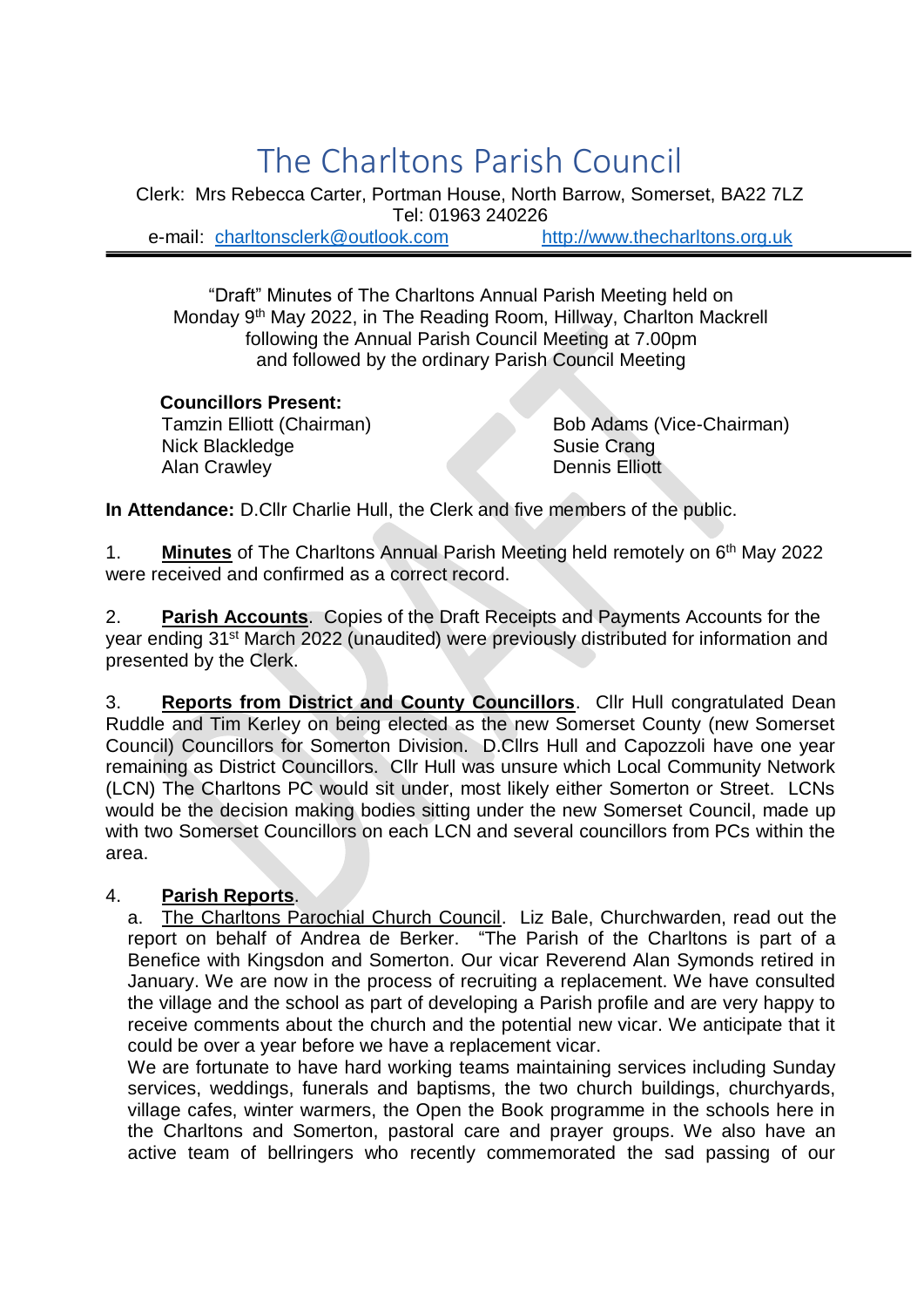wonderful Post Master, John Bowman, by ringing the bells in Charlton Adam for 15minutes last Wednesday morning enabling many people to gather at the church, sit in the memorial field or reflect in their own homes.

The village café has received funding via the Parish Council which has enabled us to support village causes including the Youth Club, the school, the Community Centre roof fund and Project Charltons for the first seven months of this year. We are also grateful for the funding we receive for the maintenance of the churchyards and for the support we receive from the wider village community.

b. The Charltons Community Centre and Memorial Playing Field Trust. Rick Harrison presented the report on behalf of Mr Michael Whitaker, Chairman of The Trust. "The Charltons Community Centre & Memorial Playing Field Trust have managed to get through the worse of COVID thanks to a couple of grants from the South Somerset District Council.

We are pleased to report the Memorial Gates have now been refurbished which was a point raised at the last Parish Meeting.

Our main income stream remains the Pickleball sessions and some private parties have started to be booked again.

We conducted a survey which went out to every home in the area and the results have been published with a copy available on the Centre's web site which has had a face lift and a new URL www.charltonscommunity.org We have a working party set up to plan the improvements which will include a new roof, insulation of the building, repurposing the ground floor accommodation to include a Village Cafe which was high on peoples' wish list.

We are currently looking into having plans drawn up and seeking any required planning consents which is going to cost approximately £4/5,000. We will be seeking grants to cover these costs and have so far had fairly positive response from the National Lottery Community Fund who like our proposals and will happily receive an application once we have quantified the costs. The improvements will be handled on a phased basis and these will be put to the community once they are finalised but they will be in line with the results of our consultation.

Project Charltons have made a fantastic effort and vastly improved the playground and we have seen children's party bookings for the hall on the back of these improvements. Report by Project Charltons is being made at this meeting.

We are also in contemplation of becoming a Charitable Incorporated Organisation which should improve the way that potential grant providers will view the Trust. We are having a presentation about this at our AGM which is being held at the Community Centre on 8th June.

We look forward to seeing Parish Councillors at the Platinum Jubilee Weekend events that we are holding over the Jubilee Weekend 2 to 5 June, leaflets are here please feel free to take one. We will be lighting our Platinum Jubilee Beacon which we have requested a donation from the Parish Council to pay for its manufacture and installation. We were planning to get John Bowman to light it, and have now asked Christine to do it in John's memory. If any Councillors would like to help by serving behind the bar, tea tent or barbecue, please just let me know. Money raised will go towards the Community Centre Improvements and 15% of profits will go to a Ukraine Support/Relief organisation.

We look forward to working closely with the Parish Council next year to make the Community Centre a focal point of the local community."

c. Project Charltons. Dee Powell presented her report. "We are now well into our fourth year of fundraising to achieve our vision of providing an area at the Memorial Field that meets the needs of everyone aged from  $0 - 100$  vrs+.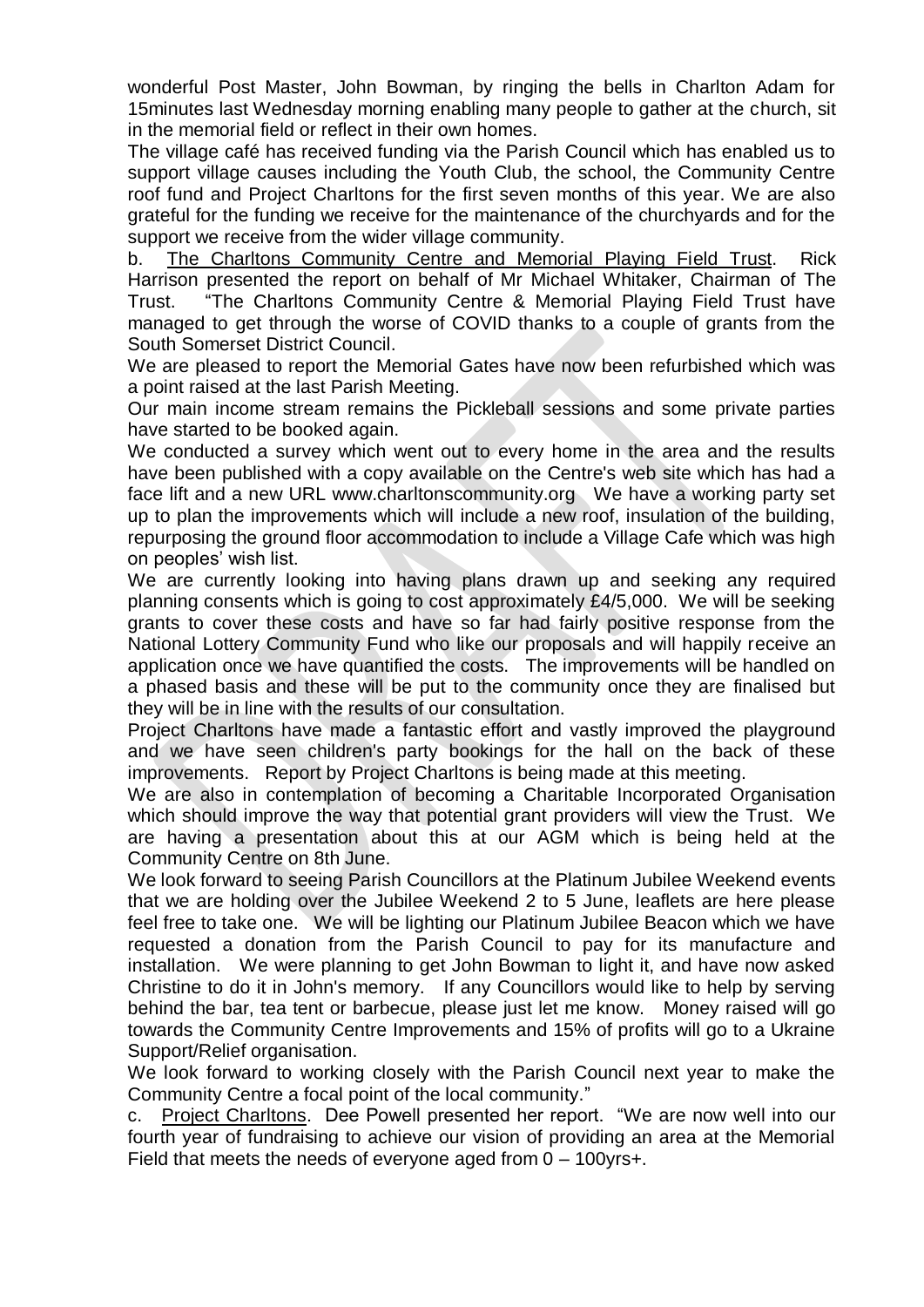We are delighted with our achievements so far. By this time a year ago we had completed phase 1. I am now pleased to report that the sensory seating area is completed. This was largely funded by an anonymous donor who we are extremely grateful to and who in turn is extremely happy with the result and indeed has invited friends from outside the village to come and see it. We must also mention and thank the many volunteers from our villages that gave their time, energy and skills in the autumn months to create the abundance of colour and variety of flora that the area displayed in the spring. As the spring runs into summer the plants and bushes will gradually mature providing an area of rest and tranquillity.

Maintenance of the garden is of course a challenge. We knew this would be one of our more difficult hurdles but we have a rota for watering and working parties of volunteers to weed! It is an area very much admired by residents and as such valued, so we are encouraged to believe we will be able to keep on top of it. We continue to invite and welcome volunteers…..every little helps!

The opportunity for residents to mark the lives of their loved ones with memorial benches has been warmly welcomed. There are three at present and several more have been ordered.( We do hope to have one for John Bowman very soon)

We have continued to fund raise and submit requests for community grants. Throughout the summer months of 2021 we provided a pop-up café every Friday from 3 – 5.00pm. To kick start 2022 we had a Fun Run (5km) and Hot Chocolate morning in January, in February we made a half-term Treasure Hunt trail and in April we had a jumble/boot sale. In July we will be having a Murder Mystery Evening courtesy of Charlton House!

Consequently we have been able to enter the next phase of our project and within a matter of weeks the slide and clamber nets will be installed on the mound quickly followed by installation of the much anticipated zip-wire.

Our thanks go to our wonderful community for their ongoing encouragement and support."

d. The Giraffe House Pickleball Club. Rick Harrison presented the report on behalf of Peter Snart-Smith, Chairman of the Club. "The Giraffe House Pickleball Club has kept going through the very difficult and challenging times of COVID isolation and social distancing. Not only have we managed to retain the strength of membership but have now grown to over 65 members which is far and beyond our original expectations.

One great factor about Pickleball is that it is a great outlet for many senior members of our community with active members well into the 80s. We have members from most of the surrounding villages and as far as Sherborne.

The club has held friendly matches with other South West clubs and our members are travelling to regional competitions and events. We have recently held Coaching sessions for our members and had a massive take up filling three days of coaching on four courts at Caryford Sports Centre.

We are proud of our association with the Charltons Community Centre and look forward to seeing the proposed improvements especially a new roof and improved insulation."

e. The Charltons Tennis Club. Dee Powell presented her report. "Our tennis court continues to be a great asset to the community. It is used regularly throughout the whole year and enjoyed by our 50 + members and many pickleball players too.

We changed the subscription fees last year for various reasons. We also agreed on a 50% discount for those who had been fully paid up members during the pandemic to compensate for the months the court was locked because of COVID. The fees now are £30.00pa per household. Children can join free of charge but must have an adult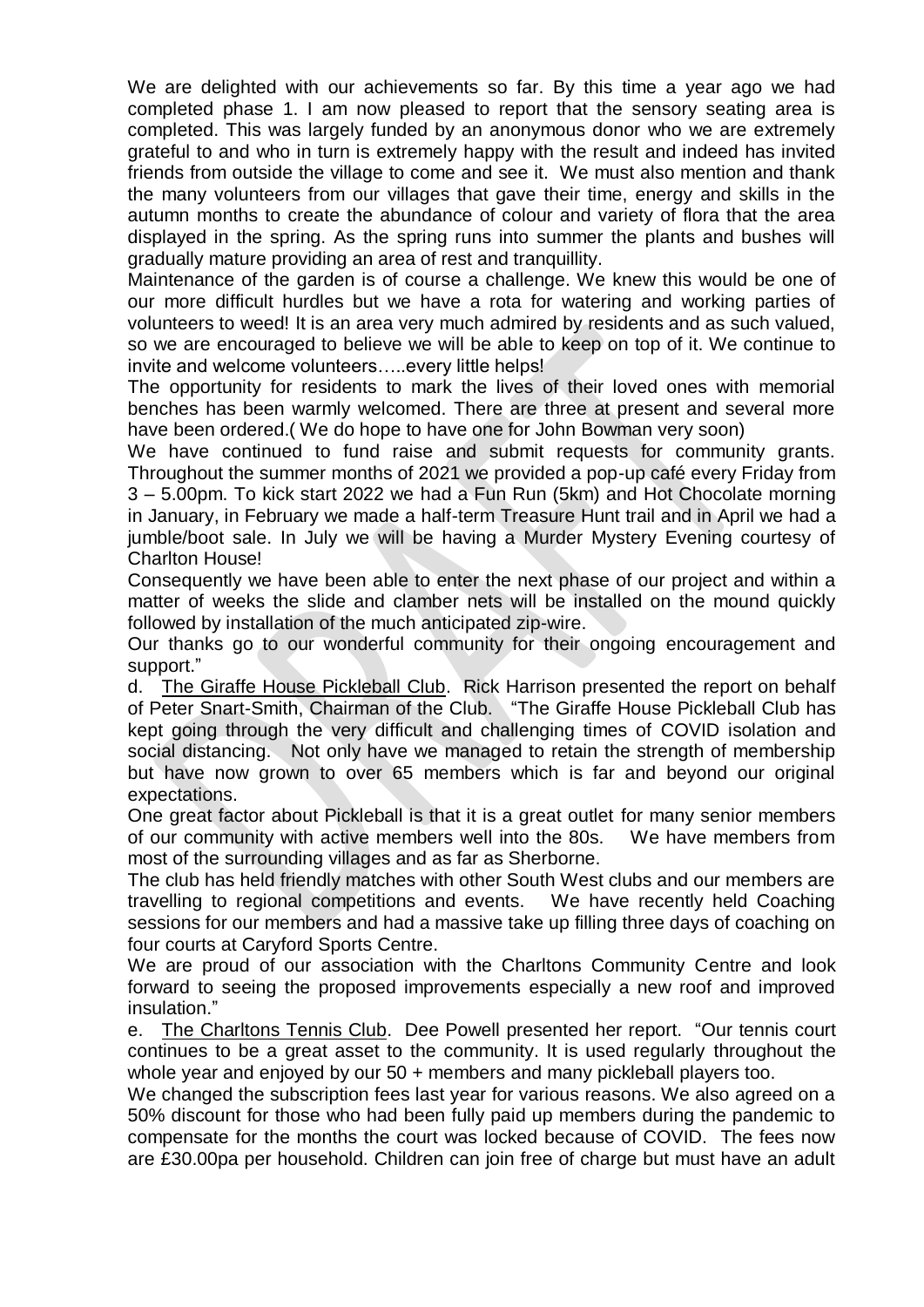to sign their membership form. Adults who live alone can bring along friends to play for no further charge.

We are concerned about people climbing over the fence....it is becoming quite damaged. I think all we can do is ask the community to keep an eye out and alert me if they see anyone climbing in.

We have started our monthly coaching sessions again and are all enjoying being back playing. The pandemic really makes you value what opportunities you have and how much they are missed when taken away."

f. Hallr Wood. The Clerk presented the report on behalf of Deb Millar. "After the disruptions of 2020, we have been very glad to return to a more normal schedule. The woods are busy nearly every day!

During the pandemic and lockdowns, we were asked to continue with our young adult students with EHCPs who were classified as vulnerable and in need of ongoing provision. They completed a kit form additional shelter for their college course work, a comprehensive tree survey and also tackled regular arboreal and woodland management tasks for their portfolios.

We also hosted a men's group which has remained active and meets weekly and we hosted two courses of Woodland Art therapy in collaboration with ACE Arts in Somerton.

**Blue School SEN/ nurture group:** The Blue School finally returned to the woods on 16<sup>th</sup> March 2021 although we had been delivering to their pupils on the school grounds once schools opened again. Sessions are still run in the Blue School grounds each week for year 7. We currently have 13 students in the woods, all with high needs and are excited about our overnight camp planned for the end of June.

**Individual Referrals**: We continue to get requests but aren't taking any for now for logistic reasons.

**Wednesdays:** We have large demand for our general jobs days. This has evolved out of our lock down Men's group. We have a fantastic group of highly skilled and willing volunteers combining getting jobs done with support for those with additional needs seeking companionship and purpose.

**Community Volunteering Days:** We have run two Sunday volunteer days, mostly working on tree maintenance and hedge planting.

#### **Other regular users of the wood:**

**Charlton's Pre-school**. Kim regularly brings the Pre-school on Tuesdays, using their own Squirrel camp, even during lockdowns. (12 children).

**Charlton Mackrell Primary School**. Kim also brings the reception children every week on Thursdays, to Squirrel Camp, once lockdown rules had eased.

During lockdown, Kim brought the entire school (those attending because they are classified as vulnerable or children of key workers) every Friday- this was up to 28 children, and they used the main site. You could hear them for miles around!

We also ran a session each for each of the 3 classes using inspiration from the Art in Woodlands sessions. (78 children) These sessions were free to the school.

**Bridgwater Pupil Referral Unit**. The PRU has been using the site regularly on Thursdays and Fridays lockdown rules permitting. Their donations are helpful extra income towards projects and repairs.

**Wilder Play**.We ran sessions in May, June and July for local families.

**Evercreech Primary School**. After several deferrals we were finally able to run a short nurture programme for children in years 4 - 6.

**Avalon School.** Attend on Thursday mornings as part of our heavily subsidized Wild Music Project and want to keep coming

**Other events:**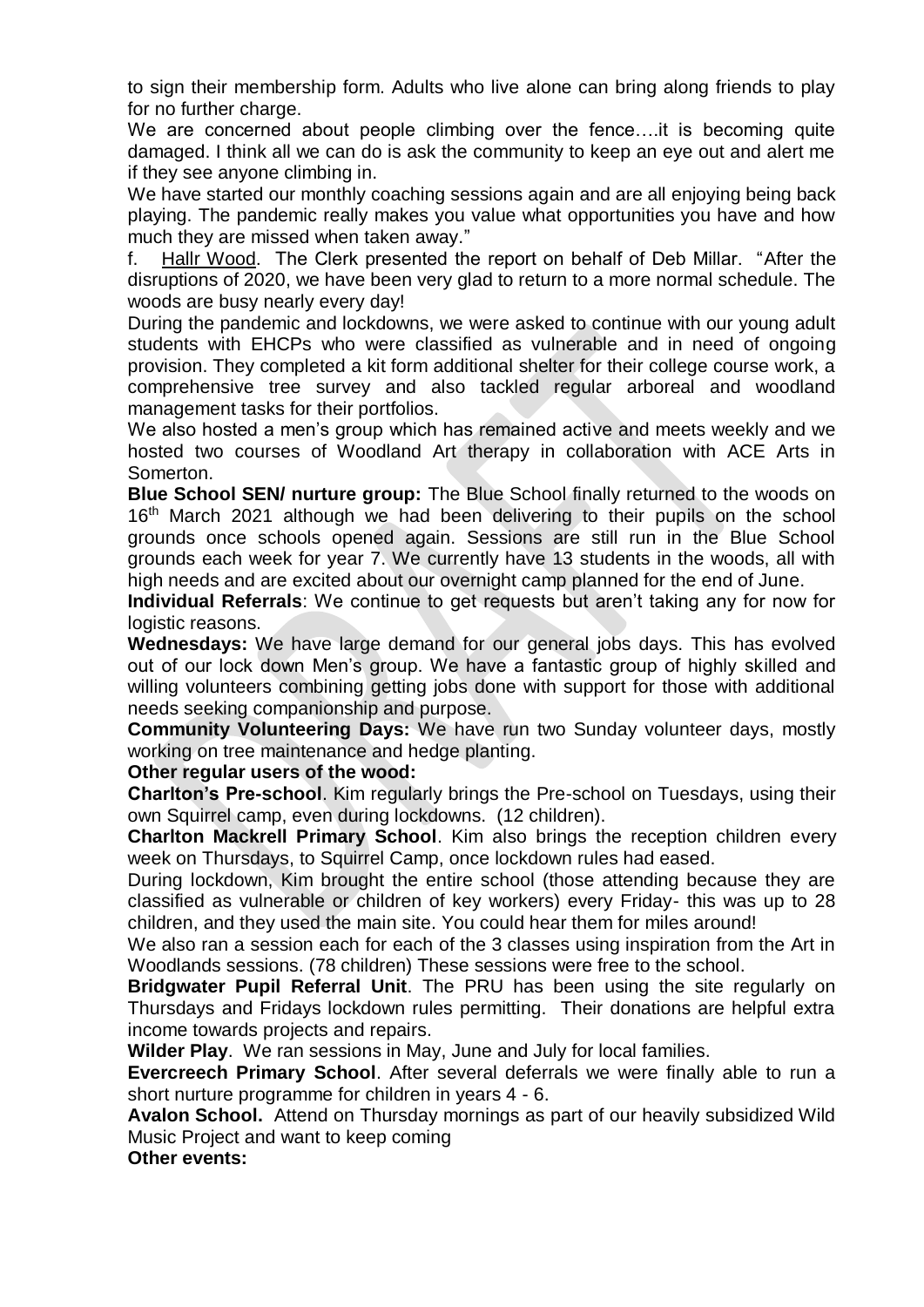We held our annual bird survey on 15<sup>th</sup> May 2021 in lieu of our usual volunteer camp out. The nightingales have very sadly, not returned last year or this year.

**Cabinet of Living Cinema 10th July** We were approached by CLC as a venue to host an event as part of their 100 years of Cinema Tour. 70 people attended and we were able to comfortably seat everyone above the stage for the performance (a screening of 10 short European films - mostly animations- with a live soundtrack from 5 musicians). This was a first time outdoor film experience for us and it was great to see what can be managed despite being off grid.

**St Gilda's Catholic School Day out for Year 5 Class July 13th** On request, we offered a day out to 30, year 5s to help build communication and foster team work. We had been recommended by SSDC Countryside Team. Many of the children had never experienced anything comparable, a large proportion were from ethnically diverse families with a high incidence of disadvantage and poverty.

#### **Summer Holiday Activities:**

**August 4th Inclusive Woodland Playscheme**.We delivered a day of mixed activities to 21 children, many with additional needs with financial support from the Somerset Inclusion Team.

**August 21 Spindle Music afternoon.** This was open to families who attended with their children. The weather was not good (storm warnings) so take up was poorer than expected.

**Open Day Sunday September 19th 2:00-6:00.** We had a lovely, well attended event (we reckon it was 87 adults and 35 children plus our team of helpers) with a singing workshop from Dora and the usual wonderful green wood working demonstrations and stalls from Joss the blacksmith who volunteers with us, Andy Tree Pirate and Ben the young photographer from the village and also Wild Roots. We had a raffle which raised £87 for Wild Roots Growing for Well Being project.

**December 19th Inclusive Winter Celebration.** We delivered an afternoon of activities, music and stories to 17 children and 33 adults. We had a grant from Somerset Inclusion Team (£250).

**Support from Grove Developments.** We have been running sessions with groups of children for 15 years using collected rain water and bringing in drinking water. So, we were really grateful to Peter Robinson of Grove Developments who offered to help us with our water situation. We now have a bore hole dug and are trying to sort out a suitable off grid pump to access the water. This will only be used for hand washing and washing up but once sorted, it will make a big difference to our operations. Thank you so much to Grove for this help.

## **Sunday 25th September 2022 2:00-6:00; Hallr Wood Open Day (Part of the Big Green Week)**"

g. The Charltons Youth Club. The Clerk presented the report on behalf of Kate O'Boyle. "We have continued to see good membership numbers despite the ongoing disruption caused by the pandemic over the last 12 months. On average we have 12- 15 attendees at our YC sessions every Wednesday.

We continue to employ 2 Youth workers through CYP to run the club sessions which costs the club approx. £5000 per yr.

Fundraising continues to be key focus. KOB attempted to set up a Friends of CYC in January to help with running fundraising events, but only 1 parent volunteered to help. So we decided to focus time on applying for grants which yields higher returns and have limited the number of fundraising events we are able to run.

We were delighted to receive a grant of £2000 from Arts Council England to create a Platinum Jubilee Banner which will be used during the Charltons Jubilee weekend